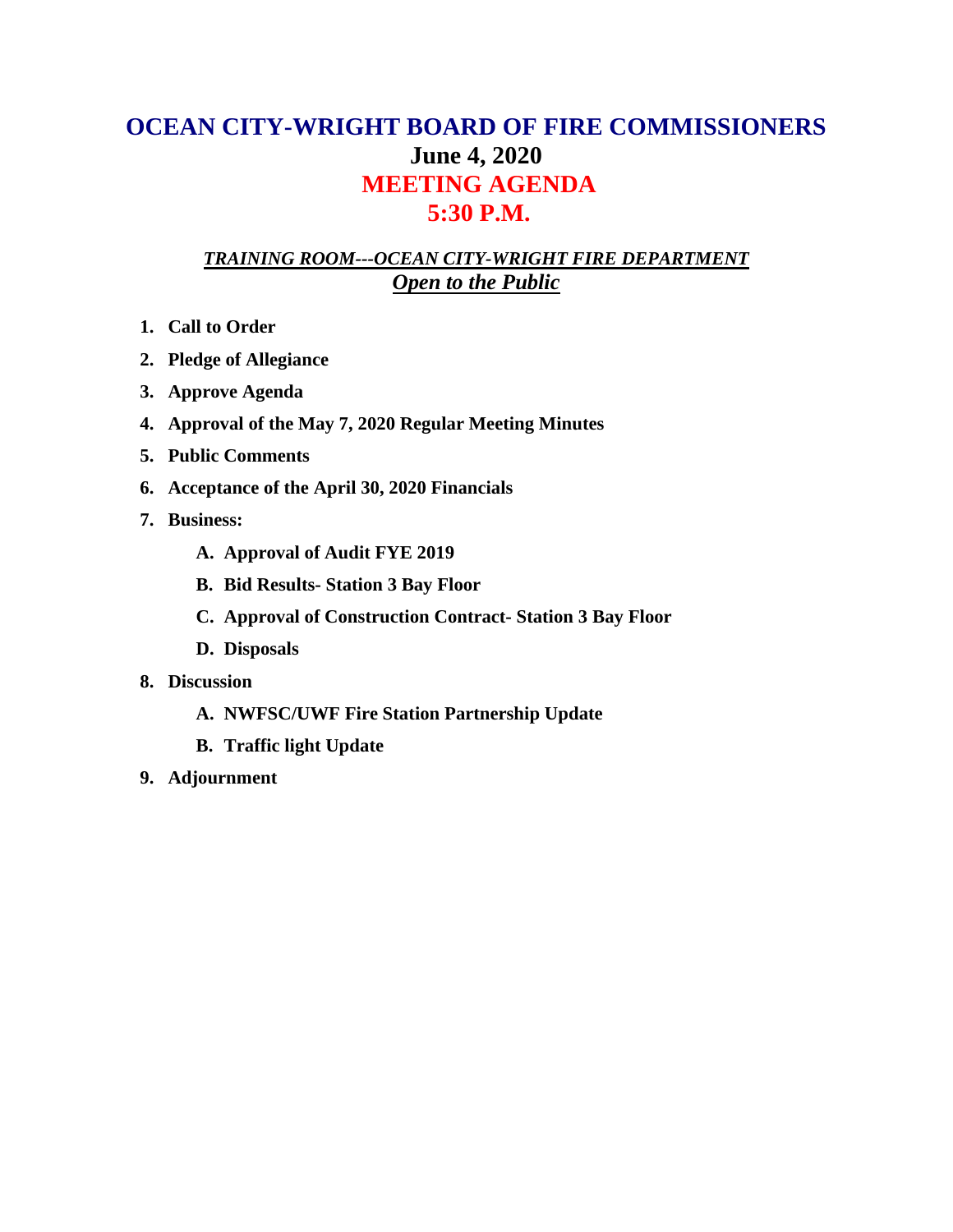### **Call to Order**

The regular meeting of the Ocean City-Wright Board of Fire Commissioners was called to order by Chairman Tras at 5:30 P.M. in the training room of the Ocean City-Wright Fire Department.

### **Pledge of Allegiance**

### **Roll Call**

PRESENT: Aaron Brown, Donna Lambert, John Johnston, Edward Tras, John "Bosco" Bostick; Fire Chief, Mark Bundrick; Attorney Jeff McInnis; and Office Administrator, Judy Spradlin. ABSENT: Deputy Chief, Jeff Wagner

### **Approval of Agenda**

- MOTION: Commissioner Lambert made the motion to approve the agenda.
- SECOND: Secretary-Treasurer Bostick

DISCUSSION: None

VOTE: Unanimously Approved

### **Approval of the April 2, 2020 Regular Meeting Minutes**

MOTION: Vice-Chairman Brown made the motion to approve the April 2, 2020 Regular Meeting Minutes. SECOND: Commissioner Lambert DISCUSSION: None VOTE: Unanimously Approved

### **Public Comments**

None.

### **Acceptance of March 31, 2020 Financials**

MOTION: Commissioner Lambert made the motion to accept the March 31, 2020 Financials. SECOND: Secretary-Treasurer Bostick DISCUSSION: None VOTE: Unanimous

### **Business**

### **A. Disposals - 2 Racetrack Rd Items and 1997 Sutphen Items**

Approve the disposals -2 Racetrack Road items that were purchased after the building but stayed with the building when sold; motion amended to remove 1997 Sutphen Items. MOTION: Vice Chairman Brown made the motion to approve the disposal of items at 2 Racetrack Road.

SECOND: Commissioner Johnston

DISCUSSION: None

VOTE: Unanimously Approved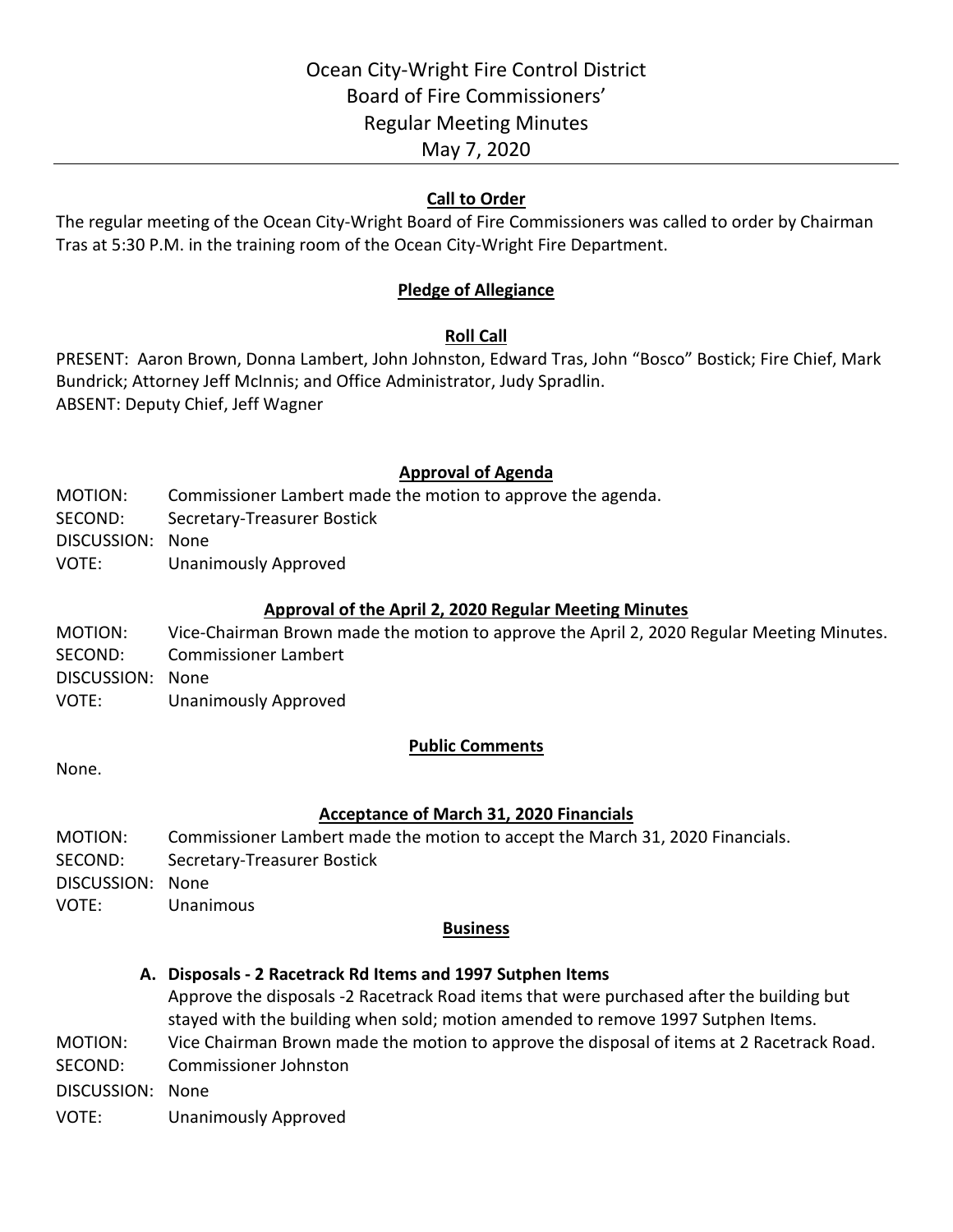### **B. Station 2 Old Generator**

- MOTION: Commissioner Lambert made the motion to approve the donation of Station 2 Old Generator to Holt VFD.
- SECOND: Secretary-Treasurer Bostick
- DISCUSSION: Chief Bundrick explained that Holt, a VFD in the north end, would benefit from this generator.
- VOTE: Unanimously Approved

### **C. Sole Source Approval of Motorola Radios – MARC Unit**

- MOTION: Vice-Chairman Brown made the motion Sole Source Approval of Motorola Radios MARC Unit.
- SECOND: Commissioner Johnston
- DISCUSSION: Chief Bundrick stated the amount of the grant is \$125,500. Motorola radios are being used on all MARC Units statewide. The Federal Department of Homeland Security provided funding for these units. Letter to the commissioners and price quote attached.
- VOTE: Unanimously Approved

### **D. Proprietary Approval of Motorola/MARC Unit Service Agreement**

- Service agreement attached.
- MOTION: Vice-Chairman Brown made the motion for proprietary approval of Motorola/MARC Unit Service Agreement.
- SECOND: Secretary-Treasurer Bostick
- DISCUSSION: Chief Bundrick stated the amount of the service agreement is \$12,061.20
- VOTE: Unanimously Approved

### **DISCUSSION**

### **NWFSC/UWF Fire Station Partnership Update**

Chief Bundrick stated no updates available.

### **Traffic Light Update**

Commissioner Johnston stated no updates available.

### **ADJOURNMENT**

Being no further business, the Ocean City-Wright Fire Control District Board of Fire Commissioners adjourned their regular meeting at 5:46 p.m.

\_\_\_\_\_\_\_\_\_\_\_\_\_\_\_\_\_\_\_\_\_\_\_\_\_\_\_\_\_\_\_\_\_\_\_\_\_ \_\_\_\_\_\_\_\_\_\_\_\_\_\_\_\_\_\_\_\_\_\_\_\_\_\_\_\_\_\_\_\_\_

Edward Tras John Bostick

Chairman Secretary-Treasurer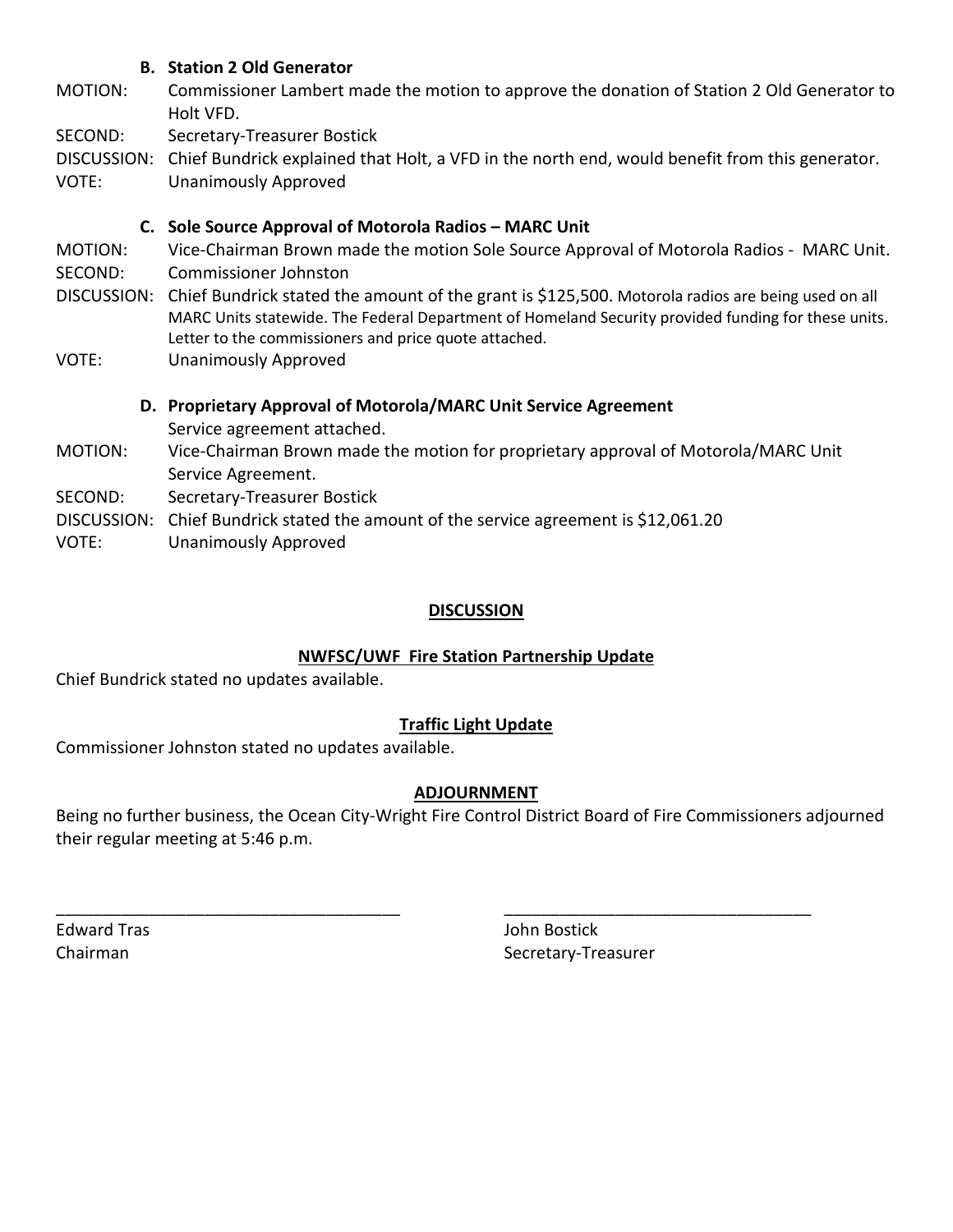### OCEAN CITY-WRIGHT FIRE CONTROL DISTRICT INCOME STATEMENT FOR THE SEVEN MONTHS ENDING APRIL 30, 2020

|    |                                   |                      | <b>ADOPTED</b>             |              | <b>REMAINING</b>      |
|----|-----------------------------------|----------------------|----------------------------|--------------|-----------------------|
|    | <b>DESCRIPTION</b>                | <b>CURRENT MONTH</b> | <b>BUDGET</b>              | YTD ACTIVITY | <b>BUDGET</b>         |
|    | <b>REVENUES</b>                   |                      |                            |              |                       |
|    | 1 COUNTY TAXES - OCW              |                      | 190,234.78 6,699,863.00    | 6,487,383.89 | 212,479.11            |
|    | 2 INTEREST EARNED                 | 7,452.48             | 40,000.00                  | 39,682.58    | 317.42                |
|    | <b>3 MISCELLANEOUS INCOME</b>     | 0.00                 | 5,000.00                   | 3,852.81     | 1,147.19              |
|    | 4 FEDERAL GRANT REVENUE           | 63,810.10            | 662,582.00                 | 408,699.10   | 253,882.90            |
|    | <b>5 STATE INCENTIVE</b>          | 0.00                 | 0.00                       | 2,878.39     | (2,878.39)            |
|    | <b>6 CONTRACTS REVENUE</b>        |                      | 247, 373.72 1, 015, 323.00 | 510,747.44   | 504,575.56            |
|    | 7 INSPECTION FEES                 | 0.00                 | 1,000.00                   | 275.00       | 725.00                |
|    | <b>8 PLAN REVIEW FEES</b>         | 943.60               | 9,000.00                   | 14,446.50    | (5,446.50)            |
|    | 9 IMPACT FEE REVENUE              | 4,172.83             | 0.00                       | 36,442.47    | (36, 442.47)          |
|    | 10 STATE RETIREMENT CONTRIBUTION  | 0.00                 | 275,000.00                 | 0.00         | 275,000.00            |
| 11 |                                   |                      |                            |              |                       |
|    | 12 TOTAL REVENUES                 |                      | 513,987.51 8,707,768.00    | 7,504,408.18 | 1,203,359.82          |
| 13 |                                   |                      |                            |              |                       |
|    | 14 EXPENSES                       |                      |                            |              |                       |
|    | 15 WAGES                          |                      | 238,415.87 3,778,578.00    | 1,844,713.89 | 1,933,864.11          |
|    | 16 FICA - EMPLOYERS PORTION       | 17,589.18            | 289,062.00                 | 137, 371. 78 | 151,690.22            |
|    | <b>17 MEDICAL INSURANCE</b>       | 46,294.26            | 630,000.00                 | 319,062.86   | 310,937.14            |
|    | <b>18 DENTAL INSURANCE</b>        | 1,739.20             | 26,800.00                  | 12,029.00    | 14,771.00             |
|    | 19 LIFE INSURANCE                 | 1,352.70             | 24,200.00                  | 10,357.06    | 13,842.94             |
|    | 20 NRS RETIREMENT                 | 6,906.12             | 54,500.00                  | 28,008.69    | 26,491.31             |
|    | 21 STATE CONTRIBUTION EXP         | 0.00                 | 275,000.00                 | 0.00         | 275,000.00            |
|    | 22 RETIREMENT - ER PORTION        |                      | 130,797.61 1,292,002.00    | 723,903.99   | 568,098.01            |
|    | 23 WORKERS COMP                   | 11,627.25            | 150,000.00                 | 87,678.75    | 62,321.25             |
|    | 24 VEHICLE & LIABILITY INSURANCE  | 11,688.65            | 135,000.00                 | 81,536.52    | 53,463.48             |
|    | 25 WATER & SEWER                  | 579.86               | 7,700.00                   | 5,353.17     | 2,346.83              |
|    | 26 TELEPHONE                      | 1,427.81             | 18,000.00                  | 9,229.32     | 8,770.68              |
|    | 27 ELECTRIC                       | 1,276.51             | 32,000.00                  | 18,561.43    | 13,438.57             |
|    | 28 NATURAL GAS                    | 174.63               | 4,500.00                   | 2,068.22     | $\overline{2},431.78$ |
|    | 29 REFUSE COLLECTION              | 404.81               | 6,000.00                   | 3,277.71     | 2,722.29              |
|    | <b>30 BUNKER GEAR</b>             | 0.00                 | 50,000.00                  | 18,201.43    | 31,798.57             |
|    | 31 OTHER MINOR EQUIP & SUPPLIES   | 2,642.84             | 35,000.00                  | 16,875.76    | 18,124.24             |
|    | 32 ALS EXPENDITURES               | 208.75               | 17,710.00                  | 5,900.20     | 11,809.80             |
|    | 33 GRANT EXP-MATCHING             | 0.00                 | 126,627.00                 | 114,448.80   | 12,178.20             |
|    | 34 UNIFORMS                       | 1,750.08             | 25,000.00                  | 14,360.44    | 10,639.56             |
|    | 35 ADMINISTRATIVE SUPPLIES        | 123.62               | 8,000.00                   | 1,601.07     | 6,398.93              |
|    | <b>36 COMPUTER EXPENDITURES</b>   | 2,551.61             | 27,450.00                  | 25,681.32    | 1,768.68              |
|    | 37 M & R EQUIPMENT                | 1,546.68             | 37,500.00                  | 17,784.98    | 19,715.02             |
|    | 38 M & R BUILDING                 | 1,521.15             | 33,500.00                  | 12,998.65    | 20,501.35             |
|    | <b>39 BUILDING SUPPLIES</b>       | 1,891.99             | 12,000.00                  | 7,354.38     | 4,645.62              |
|    | 40 M & R VEHICLE                  | 9,546.66             | 150,000.00                 | 72,509.94    | 77,490.06             |
|    | 41 FUEL & OIL                     | 2,473.78             | 60,000.00                  | 33,435.13    | 26,564.87             |
|    | 42 HAZMAT DUES                    | 0.00                 | 8,750.00                   | 8,750.00     | 0.00                  |
|    | 43 REIMBURSABLE GRANT EXP-MARC    | 0.00                 | 125,500.00                 | 0.00         | 125,500.00            |
|    | 44 ASSISTANCE TO FF'S GRANT-SCBA  | 0.00                 | 250,000.00                 | 247,177.65   | 2,822.35              |
|    | 45 TRAINING                       | 1,924.51             | 110,400.00                 | 25,067.01    | 85,332.99             |
|    | <b>46 FIRE PREVENTION</b>         | 0.00                 | 6,000.00                   | 2,107.73     | 3,892.27              |
|    | 47 PUBLIC OUTREACH                | 0.00                 | 6,800.00                   | 0.00         | 6,800.00              |
|    | 48 ADVERTISING                    | 314.82               | 2,500.00                   | 1,319.80     | 1,180.20              |
|    | 49 PROFESSIONAL SERVICES CONTRACT | 95.00                | 77,500.00                  | 26,667.50    | 50,832.50             |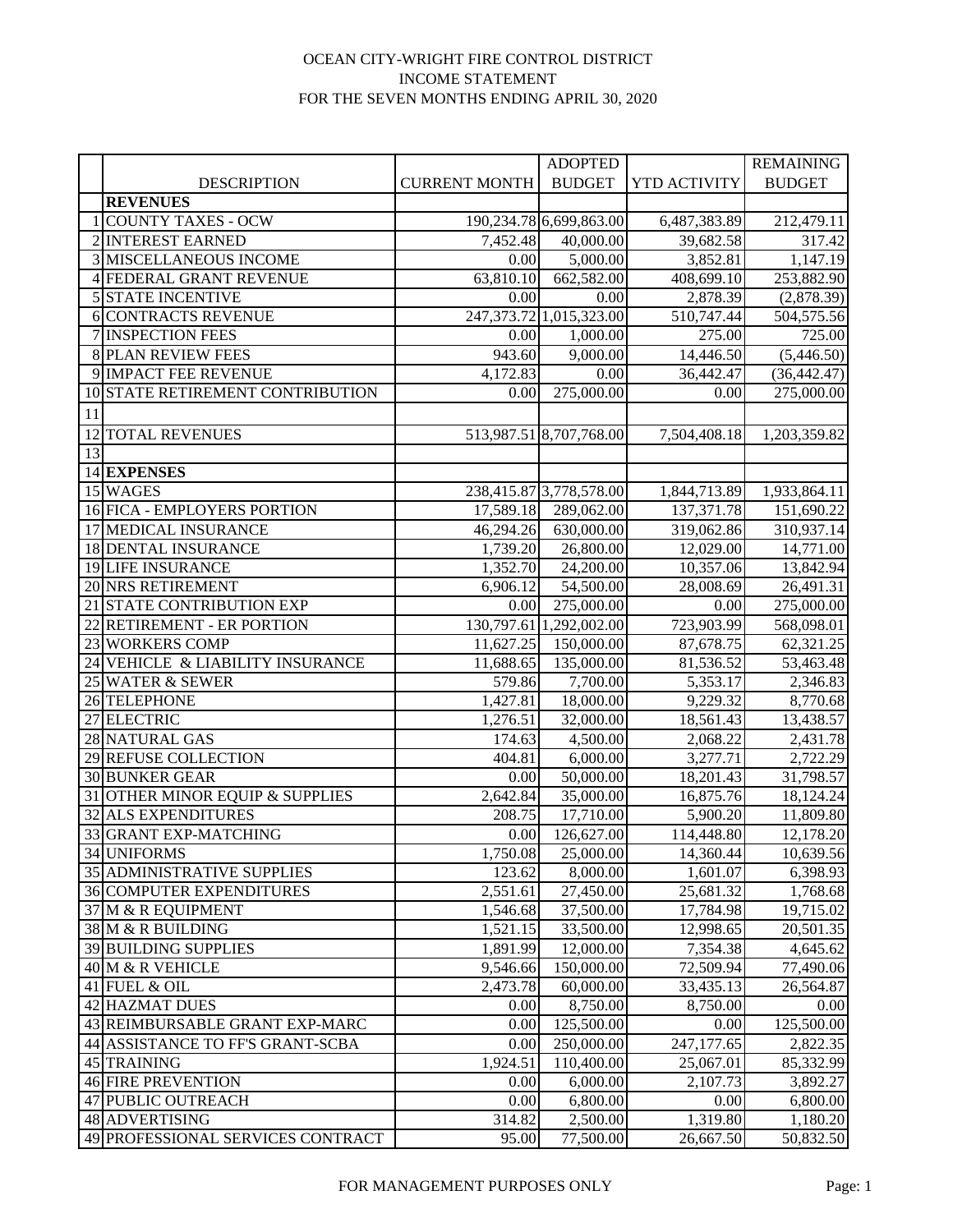### OCEAN CITY-WRIGHT FIRE CONTROL DISTRICT INCOME STATEMENT FOR THE SEVEN MONTHS ENDING APRIL 30, 2020

|    |                                   |                      | <b>ADOPTED</b>                  |               | <b>REMAINING</b> |
|----|-----------------------------------|----------------------|---------------------------------|---------------|------------------|
|    | <b>DESCRIPTION</b>                | <b>CURRENT MONTH</b> | <b>BUDGET</b>                   | YTD ACTIVITY  | <b>BUDGET</b>    |
|    | 50 PROPERTY APPRAISER             | 7,068.85             | 98,000.00                       | 49,481.91     | 48,518.09        |
|    | 51 TAX COLLECTOR                  | 3,744.94             | 133,998.00                      | 129,921.41    | 4,076.59         |
|    | 52 MISC MEDICAL                   | 545.10               | 16,900.00                       | 7,316.24      | 9,583.76         |
|    | 53 MISCELLANEOUS                  | 620.67               | 6,000.00                        | 4,671.20      | 1,328.80         |
|    | 54 POSTAGE & SHIPPING             | 185.00               | 1,500.00                        | 546.56        | 953.44           |
|    | 55 PUBLICATIONS                   | 0.00                 | 5,000.00                        | 841.69        | 4,158.31         |
|    | 56 DUES & MEETING EXPENSE         | 153.00               | 11,500.00                       | 7,696.92      | 3,803.08         |
|    | 57 CENTRAL DISPATCH               | 0.00                 | 8,500.00                        | 4,581.00      | 3,919.00         |
|    | 58 VEHICLE/APPARATUS EXP          | (232.30)             | 40,000.00                       | 37,150.24     | 2,849.76         |
|    | 59 GENERAL FUND                   | 0.00                 | 5,000.00                        | 0.00          | 5,000.00         |
|    | 60 EQUIPMENT                      | 0.00                 | 191,208.00                      | 48,237.08     | 142,970.92       |
|    | 61 DEBT PAYMENTS-INTEREST         | 103,676.90           | 109,553.00                      | 103,676.90    | 5,876.10         |
|    | 62 STATION ARCHITECT              | 0.00                 | 50,000.00                       | 0.00          | 50,000.00        |
|    | 63 DEBT PAYMENTS-PRINCIPAL        | 657,381.10           | 180,447.00                      | 657,381.10    | (476, 934.10)    |
|    | 64 IMPROVEMENTS                   | 0.00                 | 106,500.00                      | 0.00          | 106,500.00       |
|    | 65 GAIN OR LOSS ON DISPOSAL ASSET | (398, 299.20)        | 0.00                            | (398, 299.20) | 398,299.20       |
| 66 |                                   |                      |                                 |               |                  |
| 67 | <b>TOTAL EXPENSES</b>             |                      | 871,710.01 8,857,685.00         | 4,588,597.23  | 4,269,087.77     |
| 68 |                                   |                      |                                 |               |                  |
|    | 69 NET INCOME (LOSS)              |                      | $(357, 722.50)$ $(149, 917.00)$ | 2,915,810.95  | (3,065,727.95)   |
|    |                                   |                      |                                 |               |                  |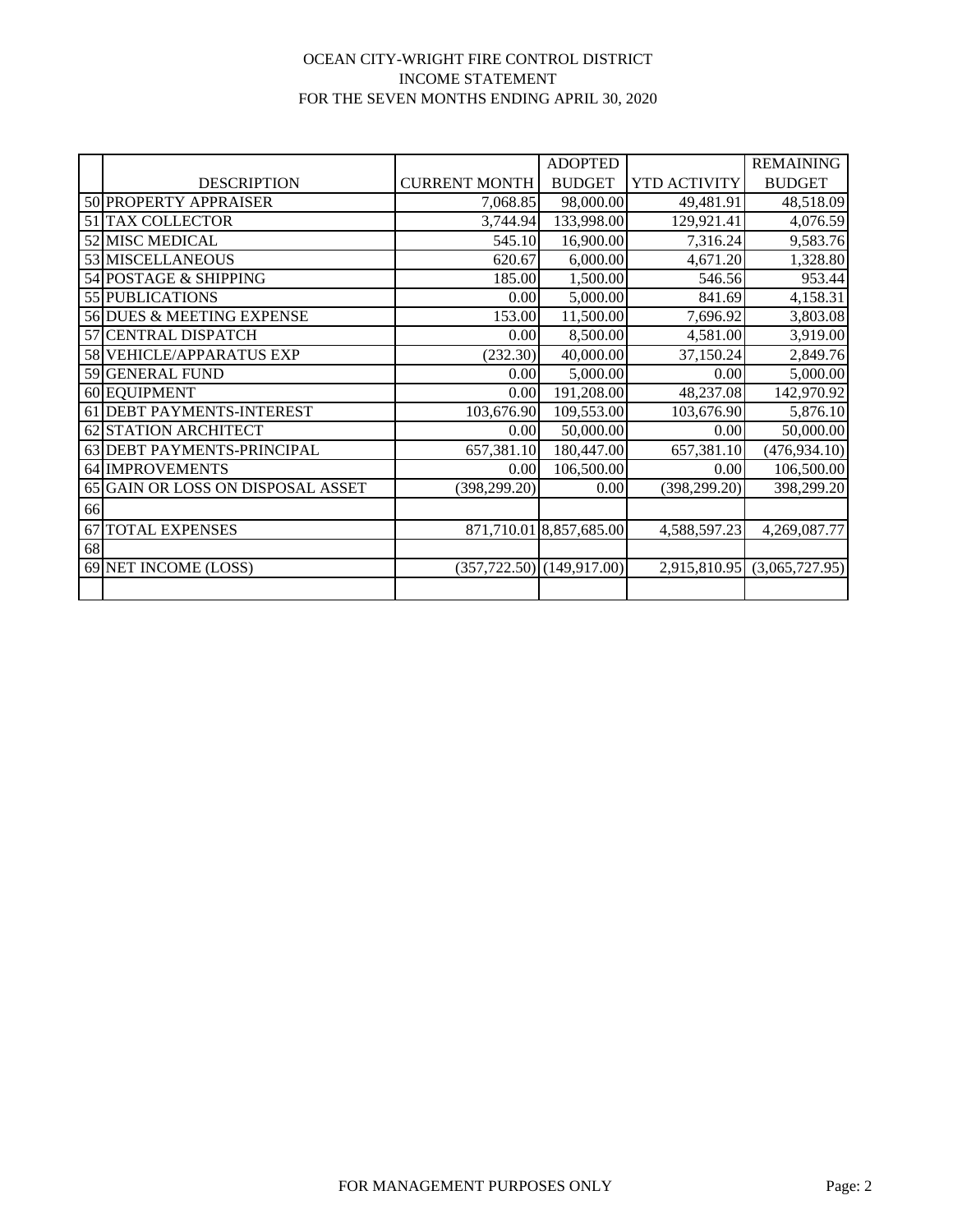5/28/2020, 1:34 pm

|                      |              | Internal |                |        |                |                         |                |
|----------------------|--------------|----------|----------------|--------|----------------|-------------------------|----------------|
| Gain/Loss            | \$0.00       | \$0.00   | 00.0\$         | 00'0\$ | 00'0\$         | 00'0\$                  | 00.0\$         |
| cognize?             |              | Yes      |                |        |                |                         |                |
| <b>Deferred Date</b> |              |          |                |        |                |                         |                |
| 179 Recapture        | <b>20.00</b> | MN/YYYYY |                | \$0.00 |                |                         |                |
| <b>TC Recapture</b>  | \$0.00       | \$0.00   | 00.04<br>00.04 | 00'0\$ | 00.04<br>00.04 | <b>\$0.00</b><br>\$0.00 | 00.04<br>00.04 |

|                             |        | <b>THERE</b>            |                                  |                            |                                      |                                      |                                      |
|-----------------------------|--------|-------------------------|----------------------------------|----------------------------|--------------------------------------|--------------------------------------|--------------------------------------|
| <b>Acquisition Date</b>     |        |                         |                                  |                            |                                      |                                      |                                      |
| Property Type               |        | ъ                       |                                  |                            |                                      |                                      |                                      |
| Placed-in-Service Date      |        | 02/23/2009              |                                  |                            |                                      |                                      |                                      |
| <b>Acquistion Value</b>     | 00'0\$ | \$1,770.00              |                                  | 00'0\$                     |                                      |                                      |                                      |
| 179 Deduction               | 00'0\$ | 00'0\$                  |                                  |                            |                                      |                                      |                                      |
| 168 Allowance Amount        | 40.00  | <b>\$0.00</b><br>\$0.00 | #0:00<br>#0:00<br>#0:00<br>#0:00 | \$0.00<br>\$0.00<br>\$0.00 | 00'0\$<br>00'0\$<br>00'0\$<br>00'0\$ | \$0.00<br>\$0.00<br>\$0.00<br>\$0.00 | \$0.00<br>\$0.00<br>\$0.00<br>\$0.00 |
| <b>Current YTD</b>          | 00'0\$ |                         |                                  |                            |                                      |                                      |                                      |
| <b>Current Accum</b>        | 40.00  | \$1,770.00              |                                  |                            |                                      |                                      |                                      |
| <b>Current Through Date</b> |        | 06/2020                 |                                  |                            |                                      |                                      |                                      |
| Net Book Value              | \$0.00 | \$0.00                  | \$0.00                           | 00'0\$                     | \$0.00                               | 00'0\$                               | <b>20.00</b>                         |

## **Book Information**

### Disposal Method: Disposal Date: **Disposal General Information** Abandonment 06/04/2020

Expenses of Sale: Non-Cash Proceeds: Cash Proceeds: \$0.00 \$0.00 00'0\$

# **General Information**

Status: Disposed

System Number: 344.000

Disposal Detail - OCEAN CITY-WRIGHT FIRE CONTROL

Acquired by: Description: Departmen Asset N1073 Purchase LAPTOP-TOUGHBOOK 52

Page 1 of 1